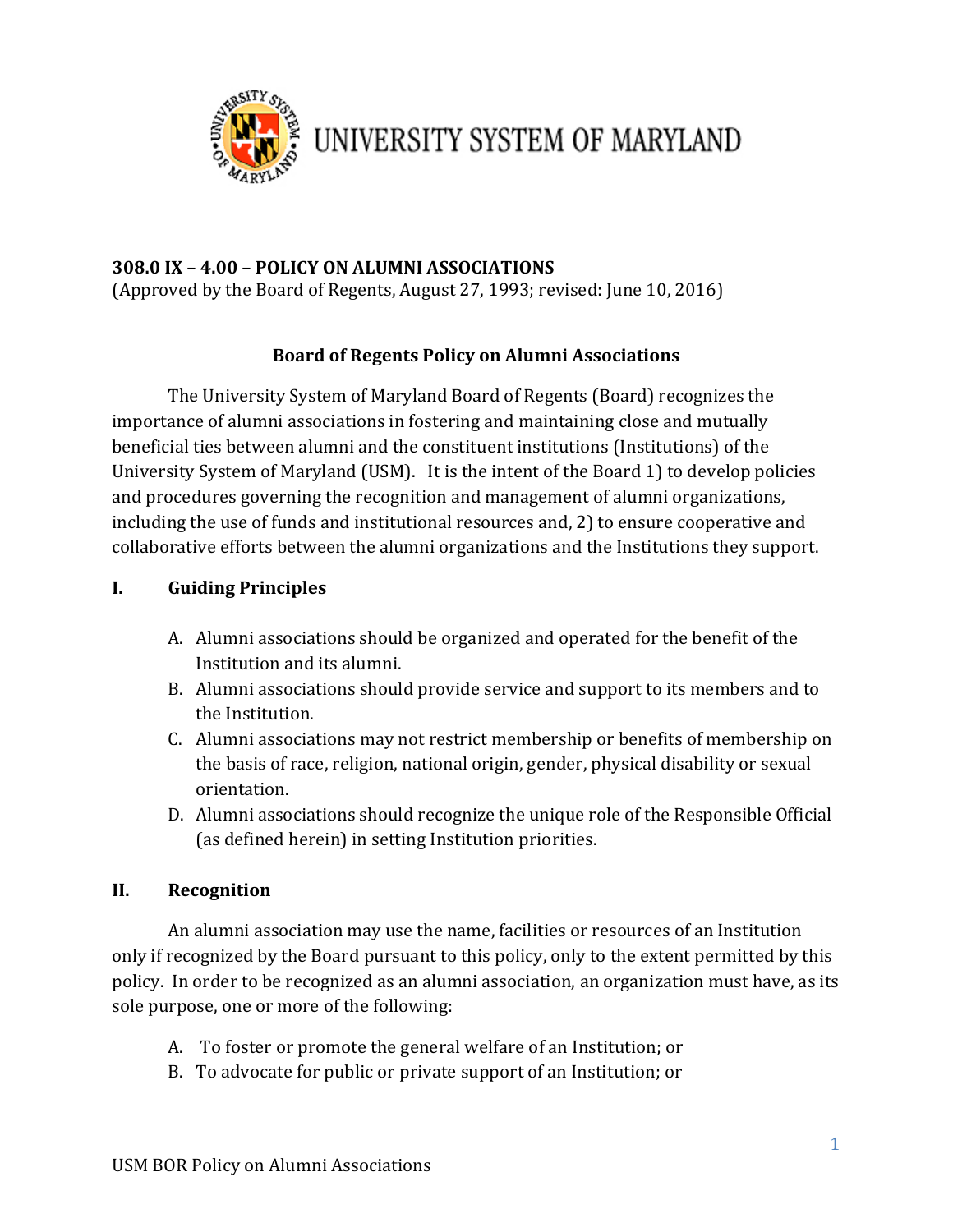C. To provide educational, charitable or cultural activities for the benefit of the alumni or an Institution.

The procedure for recognition of a new alumni association is set forth below.

### **III. Association**

Alumni associations may be associated with the USM, an Institution or a component thereof, all of which are herein for convenience referred to as the Institution.

## **IV. Responsible Official**

The Responsible Official is responsible for the relationship between the Institution and the alumni association. The President of the Institution shall be the Responsible Official for an alumni association associated with his or her Institution or a component thereof. In the case of Alumni Association International or an alumni association affiliated with a regional higher education center, the Chancellor shall be the Responsible Official.

## **V. Organization of Alumni Association**

Alumni associations must be organized in one of two alternative structures.

- A. An alumni association may be organized as a Maryland non stock corporation, tax exempt under Section  $501(c)(3)$  of the Internal Revenue Code (Incorporated Alumni Associations). The governing body of an Incorporated Alumni Association shall be its Board of Directors, which shall include a representative from the Institution (or for an alumni association associated with the USM, a representative from the USM) as an ex-officio non-voting member.
- B. Alternatively, an alumni association or office of alumni relations may choose to conduct and finance its program under the auspices and financial and operational oversight of the Institution or the USM (Internal Alumni Associations). In this case, advisory boards may be formed to assist and support the Institution's alumni association or office of alumni relations, but the Institution (or, for an internal alumni association associated with the USM, the USM) shall maintain all of the books and records of the program.

## **VI. Operating Agreement/Policies and Procedures**

Incorporated Alumni Associations must enter into a written operating agreement between the Institution and the alumni association (or for an incorporated alumni association associated with the USM, between the alumni association and the USM) on an annual basis authorizing the alumni association to operate and identifying the sharing of resources, facilities and employees and the costs thereof, and the consideration from the alumni association for the costs associated with the use of Institution resources, facilities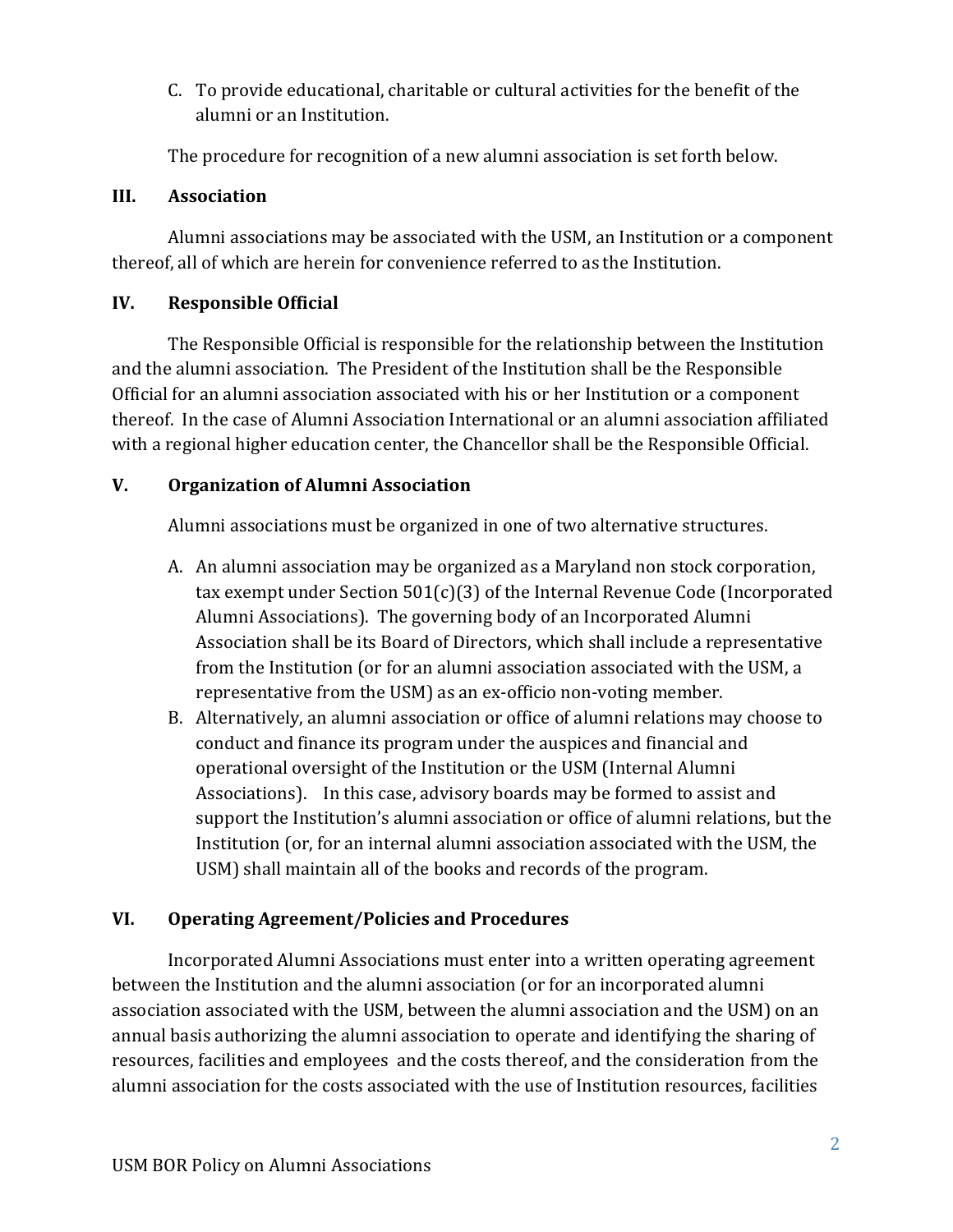and employees. The operating agreement shall also articulate the responsibility of the alumni association to be clear in its communications, negotiations and transactions with third parties that while associated with the Institution or the USM, the alumni association is a separate and distinct entity and the obligations of the alumni association are not the obligations of the Institution, the USM or the State of Maryland.

An Internal Alumni Association shall establish, in cooperation with the Institution it serves (or, for an internal alumni association associated with the USM, the USM), written policies and procedures governing its operations.

## **VII. Accountability and Reporting**

Within 180 days of the close of the USM's fiscal year, the following shall be submitted by each alumni association to its Responsible Official. All submissions shall be with respect to the previous fiscal year.

## Incorporated Alumni Associations

- A. Certificate of Good Standing (current within 60 days of submission)
- B. List of Board of Directors as of the end of the fiscal year
- C. Statement signed by the Responsible Official affirming that the alumni association has operated in accordance with the policies of the Board of Regents of the USM and with laws and regulations of the State of Maryland and the United States and in particular the Internal Revenue Code
- D. Audited Financial Statements, if annual revenues exceed \$100,000
- E. If revenues are less than \$100,000, financial statement prepared in accordance with generally accepted accounting standards
- F. Report of the major activities of the alumni association
- G. Copy of operating agreement

## **Internal Alumni Associations**

- A. Report of major activities of the alumni association
- B. List of Advisory Board members, if any
- C. Copy of Policies and Procedures
- D. Statement signed by the Responsible Official affirming that the alumni association has operated in accordance with the policies of the Board of Regents of the USM and with laws and regulations of the State of Maryland and the United States.

Any alumni association that is also an affiliated foundation must comply with Section 15-104(b)(7) of the Education Article of the Annotated Code of Maryland: "(7) No funds shall be accepted from an affiliated foundation by a public institution of postsecondary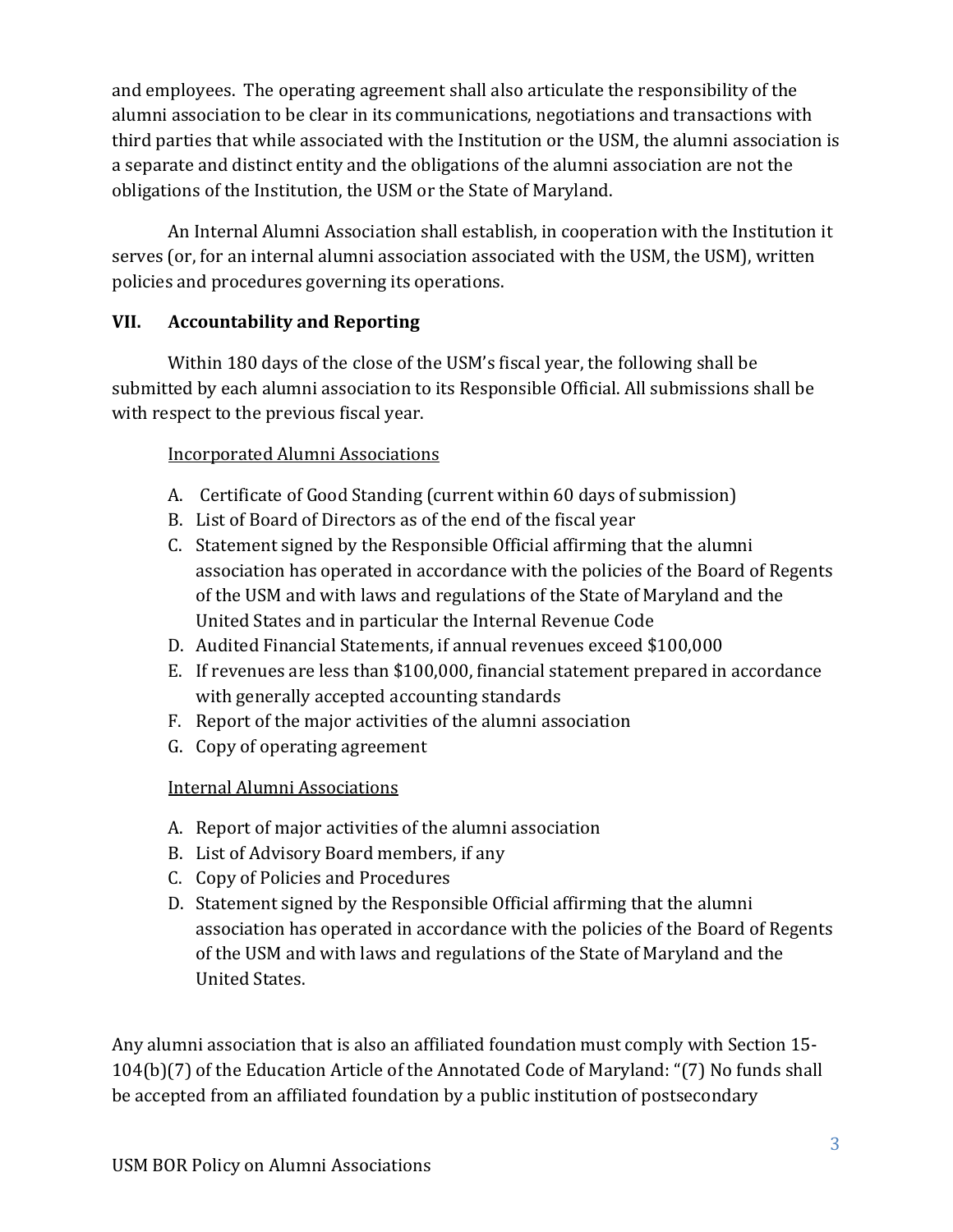education unless the fiscal affairs of the affiliated foundation are audited annually by an independent certified public accountant."

## **VIII. Procedure to Recognize New Alumni Association**

be proposed, the Chancellor would be the Responsible Official and the request should be All requests to the Board of Regents for the recognition of a new alumni association should be approved by, and submitted through, the President of the requesting institution. In the event that an alumni association affiliated with a regional higher education center should approved by and submitted through the Chancellor. Other than these instances, it is not anticipated that any new alumni associations would be affiliated with the USM.

Requests should be submitted six weeks prior to the full board meeting at which the request will be considered. Requests will be reviewed within the USM Office of the Chancellor before being submitted for review by the Board of Regents Committee on Advancement. The Committee on Advancement will then 1) decline the request, 2) request additional information or clarification, or 3) recommend recognition by the full Board.

In making requests for recognition of a new alumni association, the following information is to be submitted:

- A. Rationale for proposed establishment of the alumni association.
- B. Structure and functions of the proposed alumni association.
- C. A copy of the proposed operating agreement for an independent alumni association and a copy of the policy and procedures for an internal association.

## **IX. Termination of Recognition**

A Responsible Official or the Board of Regents may terminate the recognition of an alumni association that does not comply with this policy or the Institution's policy and procedures. In such case, the alumni association shall no longer hold itself out to the public as being affiliated with the USM or any of its constituent institutions.

Appendix A – Sample Operating Agreement (Incorporated Alumni Associations) Appendix B – Sample Policies and Procedures (Internal Alumni Associations)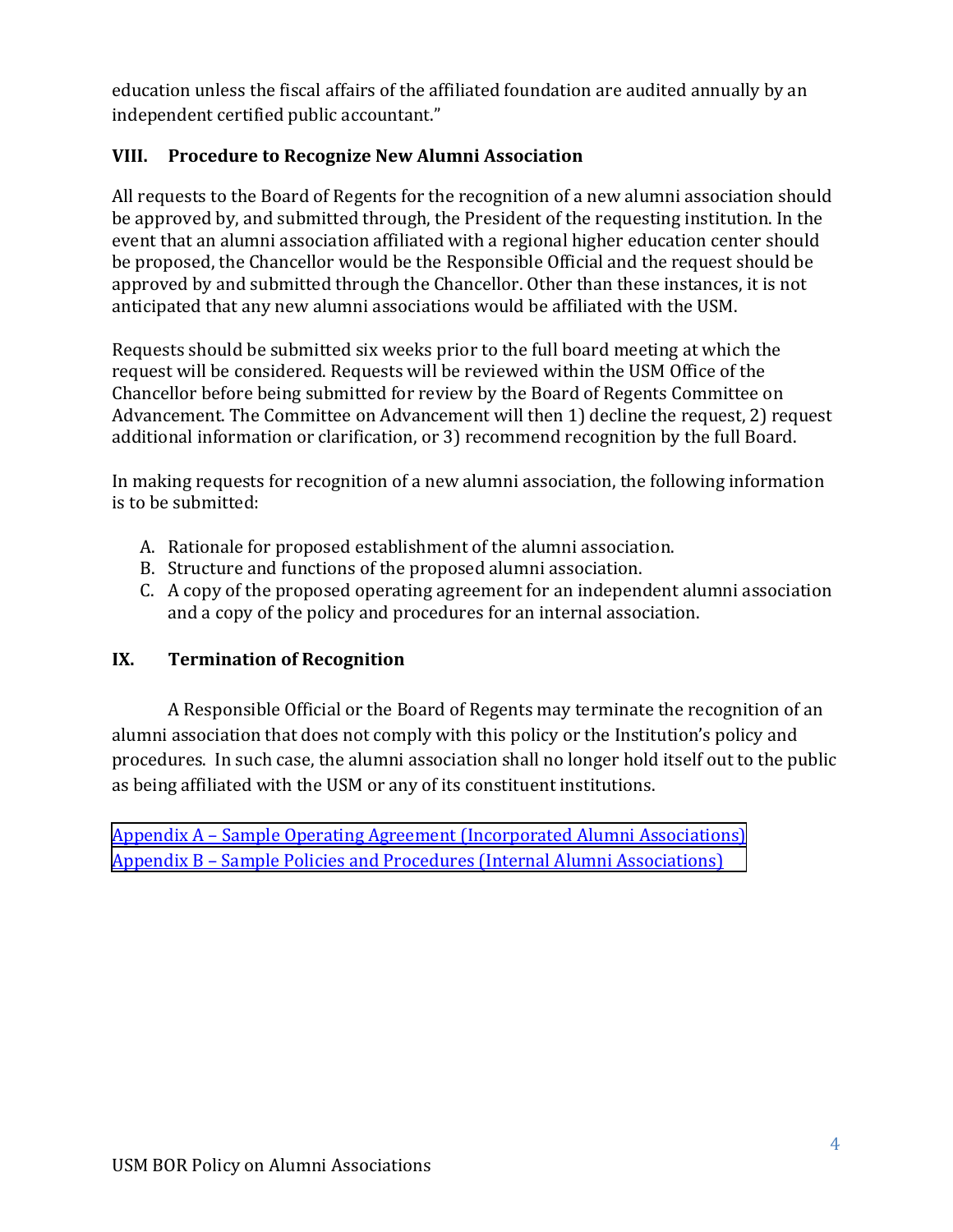# **APPENDIX (A)**

<span id="page-4-0"></span>

#### **Alumni Association Model Operating Agreement**

#### **[M] = Mandatory Provision**

AGREEMENT, made this \_\_\_\_\_\_ day of \_\_\_\_\_, 201\_ by and between the [UNIVERSITY], (hereinafter referred to as "University"), which university is a constituent institution of the University System of Maryland, (hereinafter referred to as "USM") and the Theorus Alumni Association, Inc. a nonstock corporation organized and existing under the laws of the State of Maryland, having its principal place of business located at \_\_\_\_\_\_\_\_\_\_\_\_\_\_\_, Maryland, (hereinafter referred to as "Association"). 

WITNESSETH: 

WHEREAS, University has an interest in maintaining close and mutually beneficial ties with its graduates and former students (hereinafter referred to as "Alumni"); and

attached hereto and incorporated herein is *Exhibit A*, including but not limited to, serving as a WHEREAS, Association has been established for the primary purpose of promoting the best interests of the University and such other purposes set forth in its Articles of Incorporation, liaison between University and its Alumni; and

WHEREAS, the parties desire to enter into an agreement under which the University will provide facilities, employees and such other resources as will enable the Association to carry out its purposes in support of the University.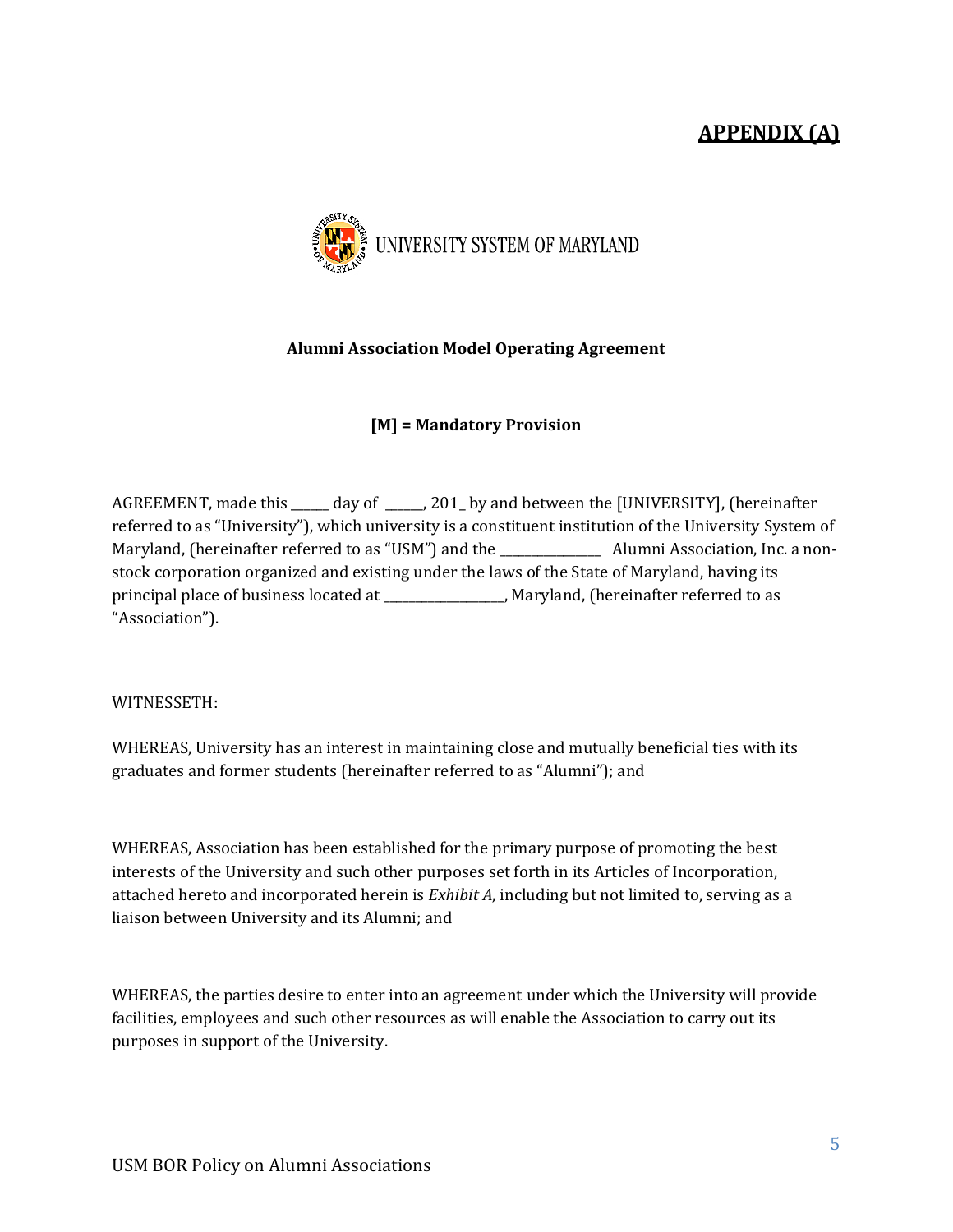NOW, THEREFORE, in consideration of the mutual promises and covenants contained herein, the parties hereto, agree as follows:

1. The Association will conduct its activities in accordance with the policies of the University and the USM, including the Board of Regents Policy on Alumni Associations, attached hereto and made a part hereof as *Exhibit B*. [M]

2. The Association will conduct those activities enumerated in *Exhibit C*, exclusively for the benefit of the University. Any additions to *Exhibit C* must be approved in writing as an amendment to this agreement.  $[M]$ 

will also reflect the quantification of the cost of the facilities, personnel and equipment designated 3. University shall make available to the Association the facilities, personnel and equipment designated in *Exhibit D*, attached hereto and made a part hereof. Any additions to or withdrawals from *Exhibit D* shall be made by written mutual consent of University and the Association. *Exhibit D* for use by the Association, as well as the consideration from the Association for such support. The Association hereby indemnifies the University, USM and the State of Maryland for any claims or damages resulting from the Association's use of facilities, employees or equipment.  $(M)$ 

fixtures, or replacement equipment that may be paid for by the Association shall become the 4. The Association shall take good care of the property set forth in *Exhibit D* and shall maintain it in a clean, sanitary and orderly condition. University shall keep such specified premises in good repair and make all necessary capital improvements in order to comply with all applicable federal, state and municipal health and safety codes. Any alteration or improvement to the premises, property of the University. Upon removal from the premises, the Association shall return the equipment and facilities provided hereunder in good and clean condition.

5. The Association must be in good standing in accordance with the law governing and practices of the Maryland Department of Taxation and Assessments. [M]

6. Management and control of the Association rests with its Board of Directors. [M]

7. Officers and staff members of the Association shall be bonded. [M]

leadership role, elected by the Association, shall serve as an ex-officio member of its Board of 8. The Bylaws of the Association shall provide that at least one University employee in a Directors. [M]

9. If otherwise permitted in accordance with applicable law and Board of Regents Policy, University officials, including members of the Board of Regents, may serve as regularly elected voting members of the Board of Directors of the Association, provided they do not constitute a majority.  $[M]$  [Include employees from #8 in the count]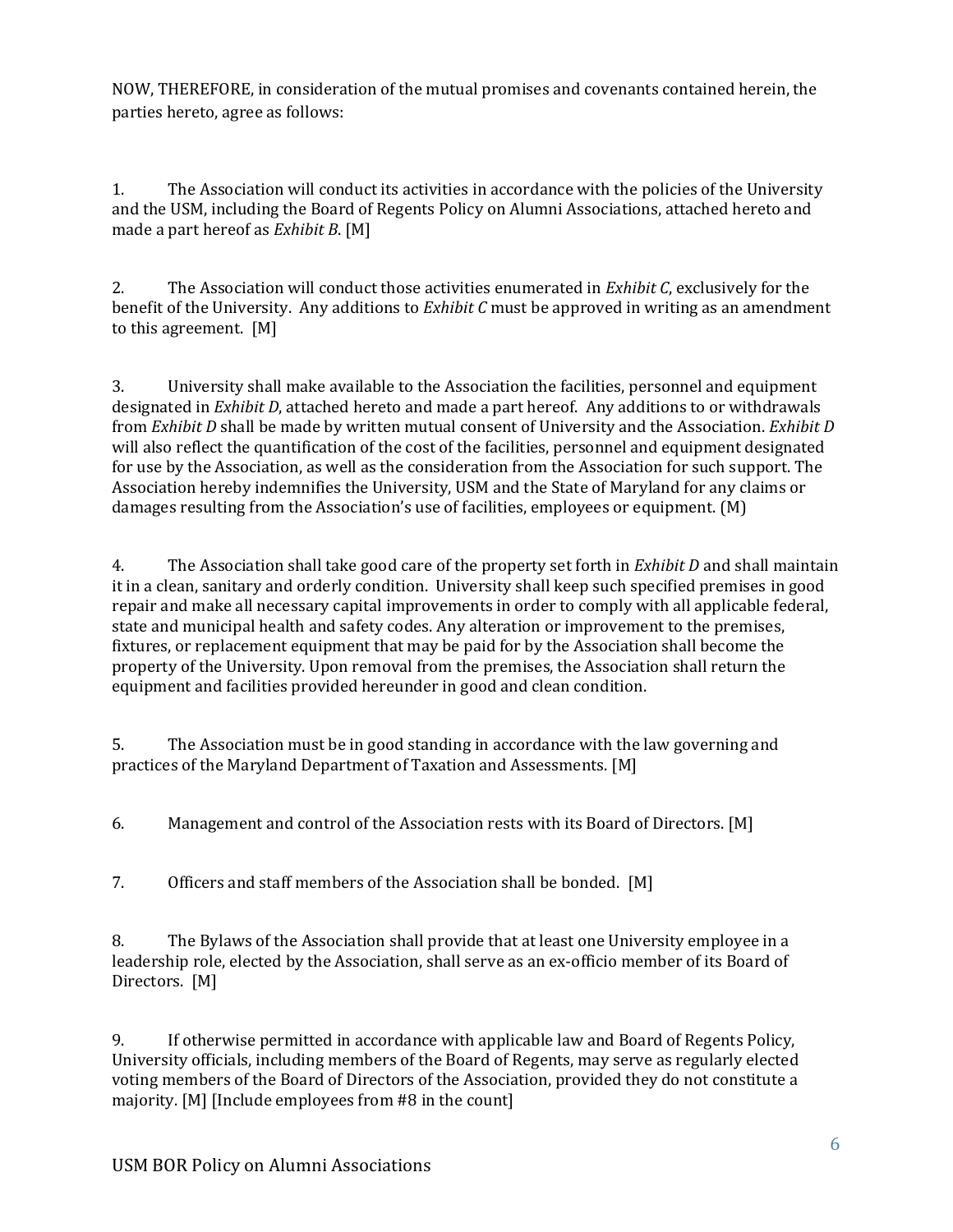10. If otherwise permitted in accordance with applicable law and Board of Regents Policy, and with the consent of the Responsible Official, an officer or employee of the USM or the University may serve as an officer or employee of the Association.  $[M]$ 

including those provisions of the Internal Revenue Code governing corporations exempt from 11. The Association may not engage in any activity that conflicts with any federal or State laws, rules and regulations, applicable policies or the role and mission of the University or the USM, taxation under Section  $501$  (c) (3). [M]

12. No substantial part of the activities of the Association shall be the carrying on of propaganda, or otherwise attempting to influence legislation. The Association shall not participate in, or intervene in (including the publishing or distribution of statements) any political campaign on behalf of or in opposition to any candidate for public office. In particular, the Association may not make any contribution, whether in money or in kind, to any candidate for public office or purchase tickets to an event intended to raise money for use by a candidate for public office. [M]

13. The Association hereby releases the University, the USM and the State of Maryland and their respective officers and employees from liability for loss or damage to the Association's property or injury to the Association's employees, business invitees, licensees, and guests on University or USM property. [M]

trademarks, service marks, logos, seals or the name of the University or USM may only be used with 14. All correspondence, solicitations, activities, and advertisements on behalf of the Association shall use the name of the Association and shall be clearly identified as an activity of the Association to ensure that the public is aware the activities undertaken by the Association are separate and distinct from the University or USM. Letterhead should carry the name of the Association and any specific approval from the University and in accordance with USM and University policies and procedures. [M]

manner that makes it clear that the Association is a separate and distinct legal entity and not part of 15. All negotiations and transactions with third parties should be done by the Association in a the University, USM or the State of Maryland, and no obligation of the Association shall be an obligation of the University, USM or the State of Maryland. [M]

16. Financial activities of the Association shall be administered in accordance with prudent business practices. [M]

compiled financial statement, including balance sheet and income statement. The Association shall 17. If the Association's revenues for the year are \$100,000 or more, the Association shall be audited by an independent certified public accountant who is not a director or officer of the Association. If an audit is not required, the Association shall submit to the Responsible Official its prepare its financial statements in accordance with generally accepted accounting principles. Any audit should be a full scope review performed in accordance with generally accepted auditing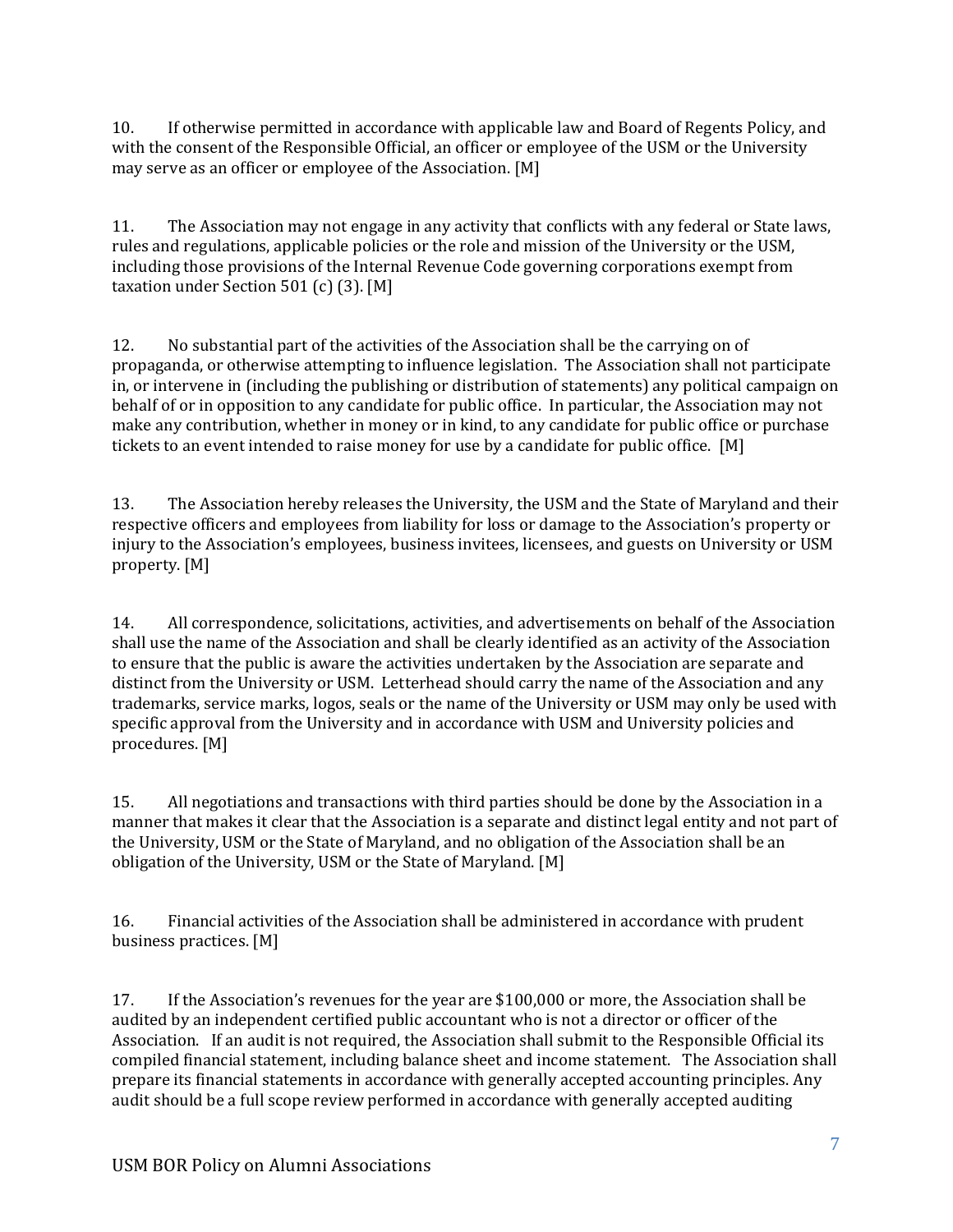be provided to the University's Vice President for Administration and Finance (or the equivalent) standards. As part of the audit, the auditor shall verify a summary annual report of transfers of funds to the University or the USM. A copy of the completed audit, with all attachments thereto, will within 180 days of the end of the audited period.  $[M]$ 

18. The Responsible Official may inspect the books and records of the Association at any time. [M]

19. In order to comply with 11 and 12 herein, the Association shall provide a separate audit of any funds held for the use of the University President or the USM Chancellor. [M]

of the Board of Regents access to all books and records concerning funds held for the use of any 20. At the request of the Responsible Official, the Association shall permit the internal auditors officers or USM. [M]

IN WITNESS WHEREOF, the parties hereto have caused their duly authorized representatives to execute this Agreement as of the date first written above.

The XYZ Alumni Association The XYZ University

e de la construcción de la construcción de la construcción de la construcción de la construcción de la construcción<br>En la construcción de la construcción de la construcción de la construcción de la construcción de la const By: \_\_\_\_\_\_\_\_\_\_\_\_\_\_\_\_\_\_\_\_\_\_\_\_\_ By: \_\_\_\_\_\_\_\_\_\_\_\_\_\_\_\_\_\_\_\_\_\_\_\_

(Name and Title) **President**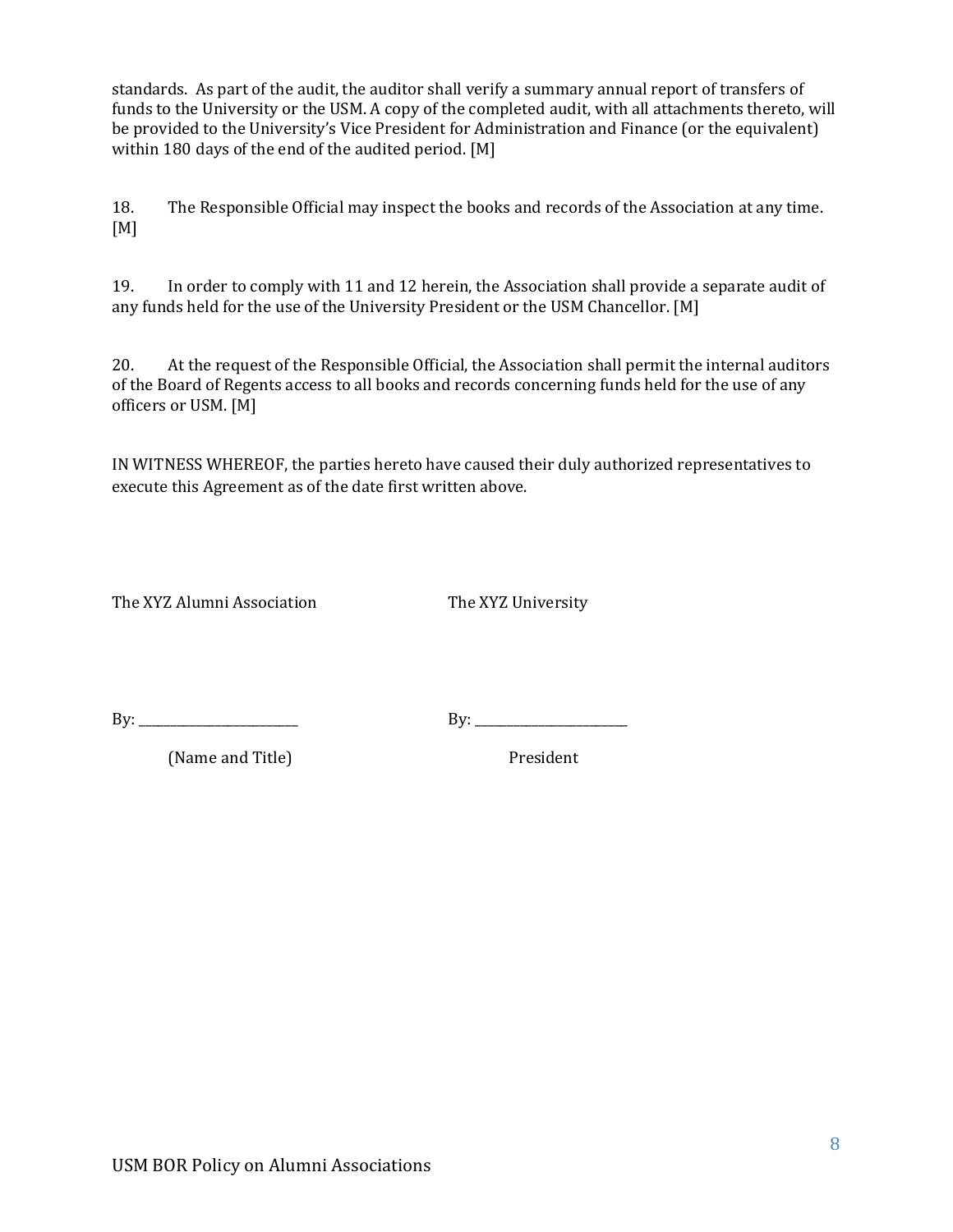## **Exhibit A**

 **Alumni Association Articles of Incorporation**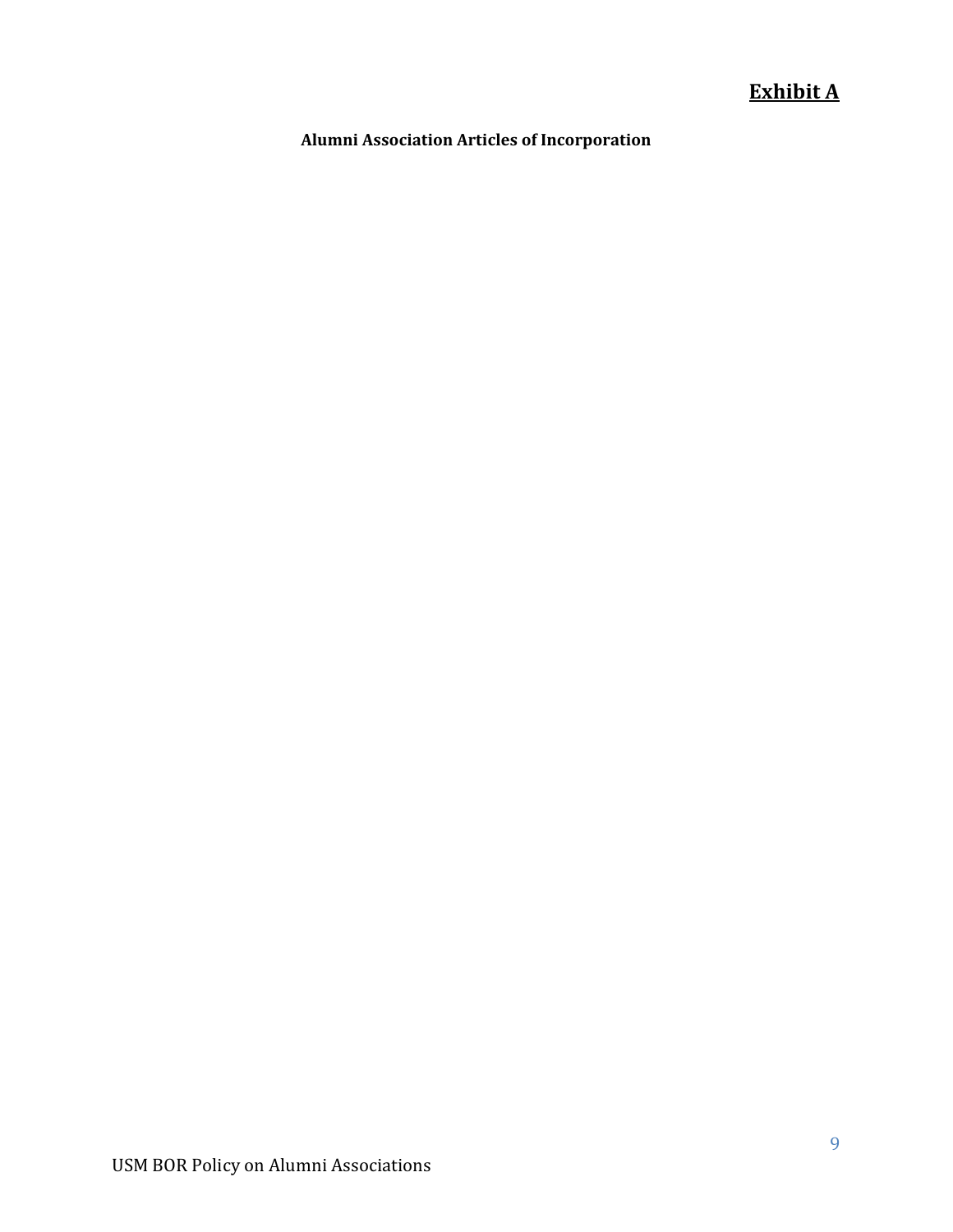## **Exhibit B**

 **Board of Regents Policy on Alumni Associations**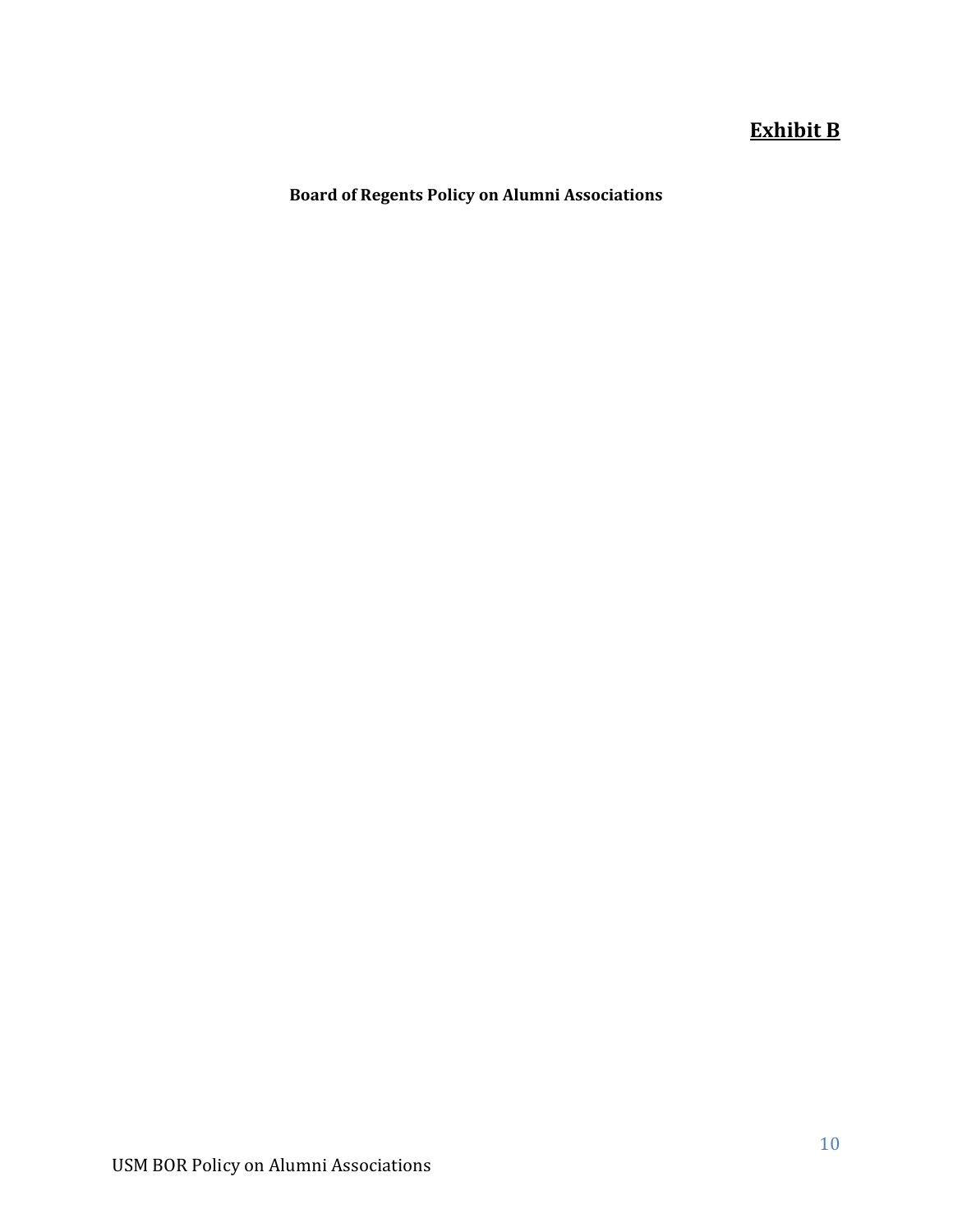## **Exhibit C**

#### **Activities of the Alumni Association**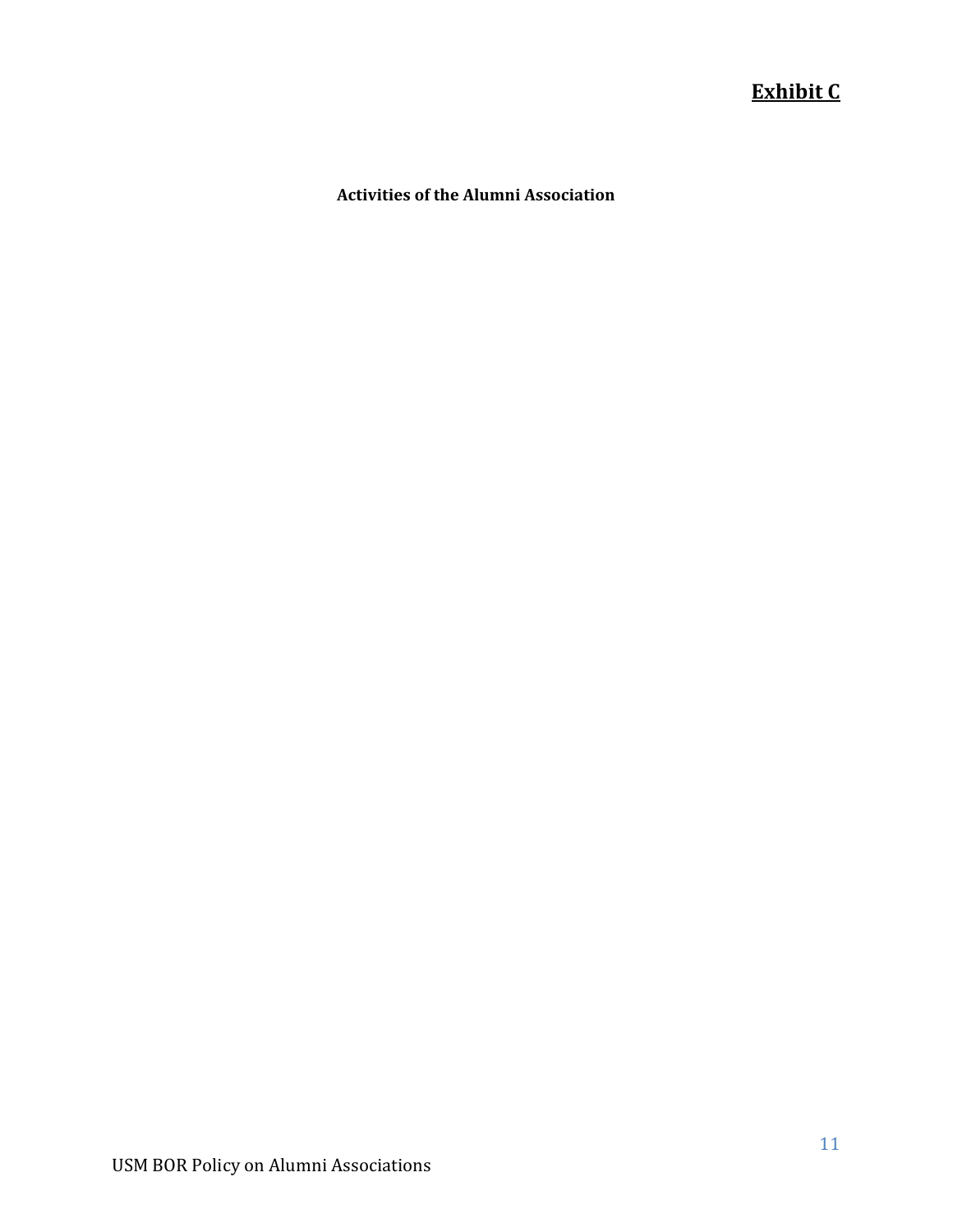## **Exhibit D**

#### **Facilities, Personnel, and Equipment Provided by the Campus Alumni Association**

#### **I. Facilities, personnel and equipment to be used by Association**

A. Description of space utilized for each service provided:

| <b>Building Name</b> | Square Footage | Space Description | <b>Annual Valuation</b> |
|----------------------|----------------|-------------------|-------------------------|
|                      |                |                   |                         |

B. Personnel assigned (with  $%$  of employment):

Annual valuation (salary plus benefits)

C. Description of equipment provided:

Annual valuation

#### **II. Consideration for institutional facilities, personnel and equipment used by Association**